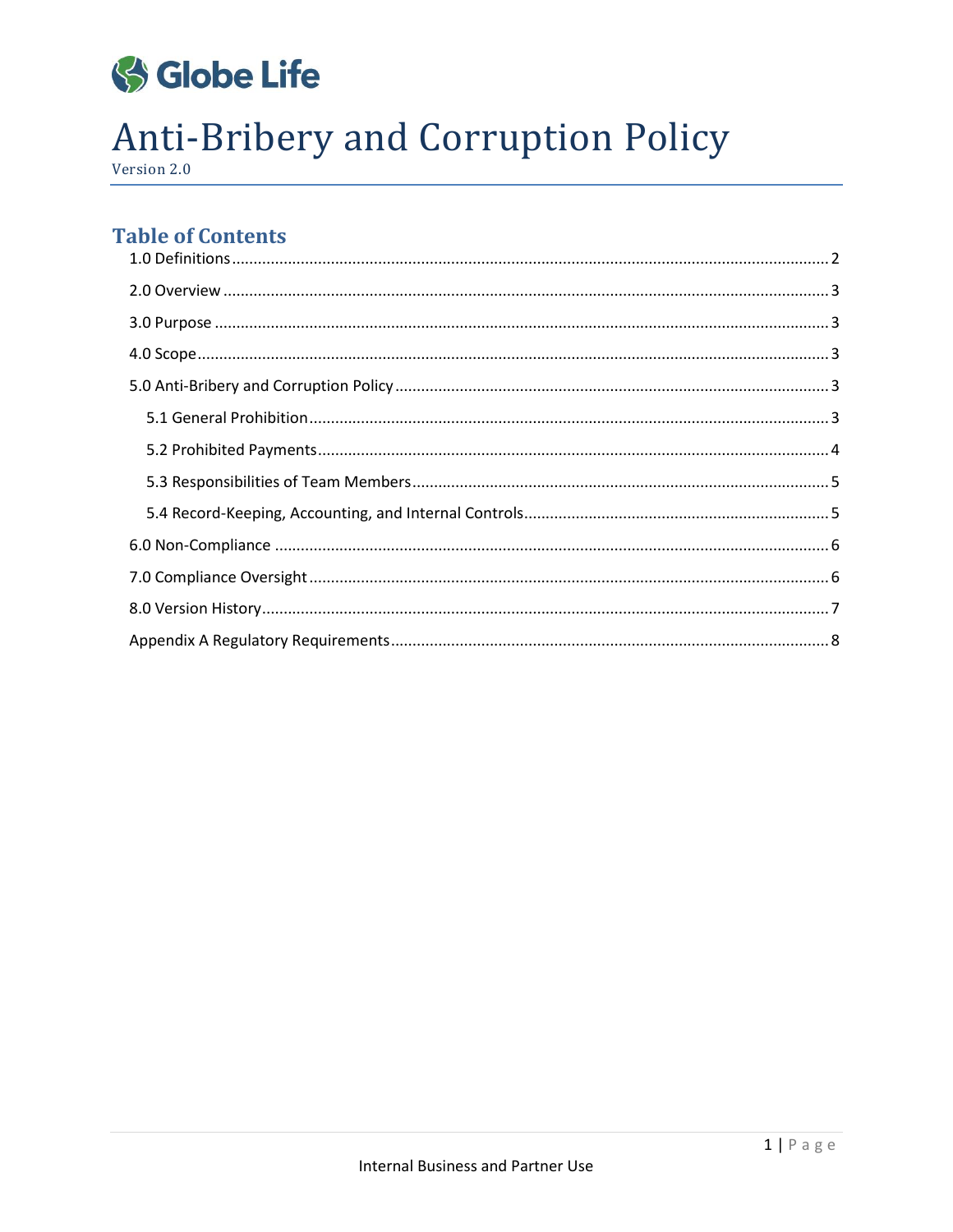

# <span id="page-1-0"></span>**1.0 Glossary**

| <b>Anti-Bribery and Corruption Glossary</b> |                                                                                                                                                                                                                                                                                                                                                                                                                              |  |  |  |  |  |
|---------------------------------------------|------------------------------------------------------------------------------------------------------------------------------------------------------------------------------------------------------------------------------------------------------------------------------------------------------------------------------------------------------------------------------------------------------------------------------|--|--|--|--|--|
| <b>Term</b>                                 | <b>Definitions</b>                                                                                                                                                                                                                                                                                                                                                                                                           |  |  |  |  |  |
| Bribe(s)/Bribery                            | Refers to the offering, giving, soliciting, or receiving of any item of value as a means<br>of influencing the actions of an individual holding a public or legal duty.                                                                                                                                                                                                                                                      |  |  |  |  |  |
| Corrupt/Corruption                          | Involves a breach of public trust and/or abuse of position by federal, state, or local<br>officials and their private sector accomplices. By broad definition, a government<br>official, whether elected, appointed or hired, may violate federal law when he/she<br>asks, demands, solicits, accepts, or agrees to receive anything of value in return for<br>being influenced in the performance of their official duties. |  |  |  |  |  |
| Domestic                                    | Any individual who is a citizen, national, or resident of the United States, or any                                                                                                                                                                                                                                                                                                                                          |  |  |  |  |  |
| Concern(s)                                  | corporation, partnership, association, joint-stock company, business trust,<br>unincorporated organization, or sole proprietorship that is organized under the laws<br>of the United States or its states, territories, possessions, or commonwealths or that<br>has its principal place of business in the United States.                                                                                                   |  |  |  |  |  |
| Foreign Official(s)                         | Any officer or employee of a foreign government or any department, agency, or<br>instrumentality thereof, or of a public international organization, or any person<br>acting in an official capacity for or on behalf of any such government or department,<br>agency, or instrumentality, or for or on behalf of any such public international<br>organization.                                                             |  |  |  |  |  |
| Gift(s)                                     | Voluntary transfer of a benefit without the need for any compensation. Includes but<br>is not limited to invitations given or received to social functions, sporting events,<br>meals and entertainment, or customary tokens of appreciation.                                                                                                                                                                                |  |  |  |  |  |
| Intermediary(ies)                           | An individual or group who is engaged to negotiate a matter between two parties<br>and who is considered to represent either or both such parties, as applicable.<br>Examples include but are not limited to agents, distributors, consultants, sales<br>representatives, implementation partners, and sales partners.                                                                                                       |  |  |  |  |  |
| Issuer(s)                                   | Any company with a class of securities listed on a national securities exchange in the<br>United States, or any company with a class of securities quoted in the over-the-<br>counter market in the United States and required to file periodic reports with SEC.                                                                                                                                                            |  |  |  |  |  |
| Kickback(s)                                 | Refers to a misappropriation of funds that enriches a person of power or influence<br>who uses the power or influence to make a different individual, organization, or<br>company richer. Often, kickbacks result from a corrupt bidding scheme.                                                                                                                                                                             |  |  |  |  |  |
| Public Official(s)                          | Officials or employees of any government or other public body, agency or legal<br>entity, at any level, including officers or employees of state-owned enterprises and<br>officers or employees of enterprises which are mandated by a public body or a state-<br>owned enterprise to administer public functions.                                                                                                           |  |  |  |  |  |
| Shall                                       | Indicates a control that is mandatory for implementation and is to be followed in<br>order to comply with a given Compliance policy or standards; similar to a "must"<br>statement.                                                                                                                                                                                                                                          |  |  |  |  |  |
| Should                                      | Indicates a control that is a recommended best practice where applicable and within<br>reasonable constraints but is not currently mandatory.                                                                                                                                                                                                                                                                                |  |  |  |  |  |
| Team Member(s)                              | Employees, third party vendors, and contractors.                                                                                                                                                                                                                                                                                                                                                                             |  |  |  |  |  |
| Third Party(ies)                            | An individual or entity that provides services to the Company and maintains,<br>processes, or otherwise is permitted access to Company information through its<br>provision of services to the Company.                                                                                                                                                                                                                      |  |  |  |  |  |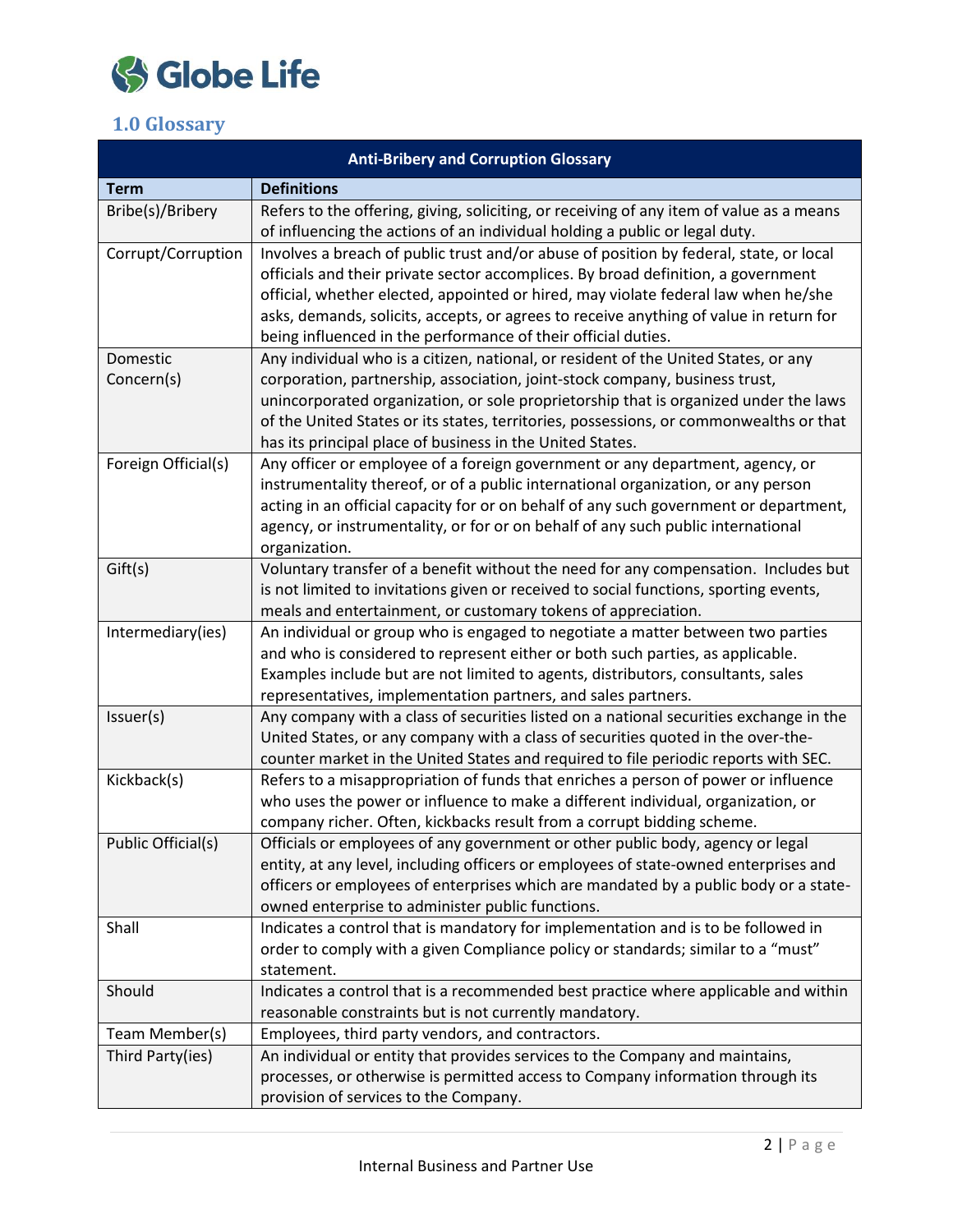

# <span id="page-2-0"></span>**2.0 Overview**

The U.S. Foreign Corrupt Practices Act of 1977 (the "FCPA") was enacted in response to revelations of widespread Bribery of Foreign Officials by U.S. companies with the intent of halting Corrupt practices, creating a level playing field for businesses, and restoring public confidence in the integrity of the marketplace. The FCPA applies to payments, offers, or promises made for the purpose of: (i) influencing any act or decision of a foreign official in his official capacity, (ii) inducing a foreign official to do or omit to do any act in violation of the lawful duty of such official, (iii) securing any improper advantage; or (iv) inducing a foreign official to use his influence with a foreign government or instrumentality thereof to affect or influence any act or decision of such government or instrumentality. The FCPA's anti-bribery provision applies to three categories: (1) Issuers and their officers, directors, employees, agents, and shareholders; (2) Domestic Concerns and their officers, directors, employees, agents, and shareholders; and (3) certain persons and entities, other than Issuers and Domestic Concerns, acting while in the territory of the United States. The U.S. Department of Justice ("DOJ") and the U.S. Securities & Exchange Commission ("SEC") enforce the FCPA.

Globe Life Inc. is considered an Issuer under the FCPA and its subsidiary companies are considered Domestic Concerns under the FCPA.

As a result, Globe Life Inc. and its subsidiary companies (collectively the "Company") are required to comply with the FCPA's anti-bribery provisions and accounting provisions, which include:

- The prohibition of Bribery to Foreign Officials and
- Making and keeping accurate and complete books, records and accounts, and maintaining a system of adequate internal accounting controls.

Please contact the office of the Chief Compliance Officer at [askcompliance@globe.life](mailto:askcompliance@globe.life) if you have any questions regarding this policy.

## <span id="page-2-1"></span>**3.0 Purpose**

This document formalizes the Company's policy to prohibit Bribery and other improper payments in the course of the Company's business operations and to provide Team Members guidance and inform them of their responsibilities to uphold the Company's prohibition against Bribery and Corruption.

## <span id="page-2-2"></span>**4.0 Scope**

All Team Members are subject to this policy unless explicitly stated otherwise.

## <span id="page-2-3"></span>**5.0 Anti-Bribery and Corruption Policy**

This policy is intended to principally align with the regulatory requirements set forth in Appendix A.

## <span id="page-2-4"></span>**5.1 General Prohibition**

The Company Shall prohibit all forms of Bribery or Corruption in all of its business activities. This prohibition applies to all business activities, anywhere in the world. A Bribe or other improper payment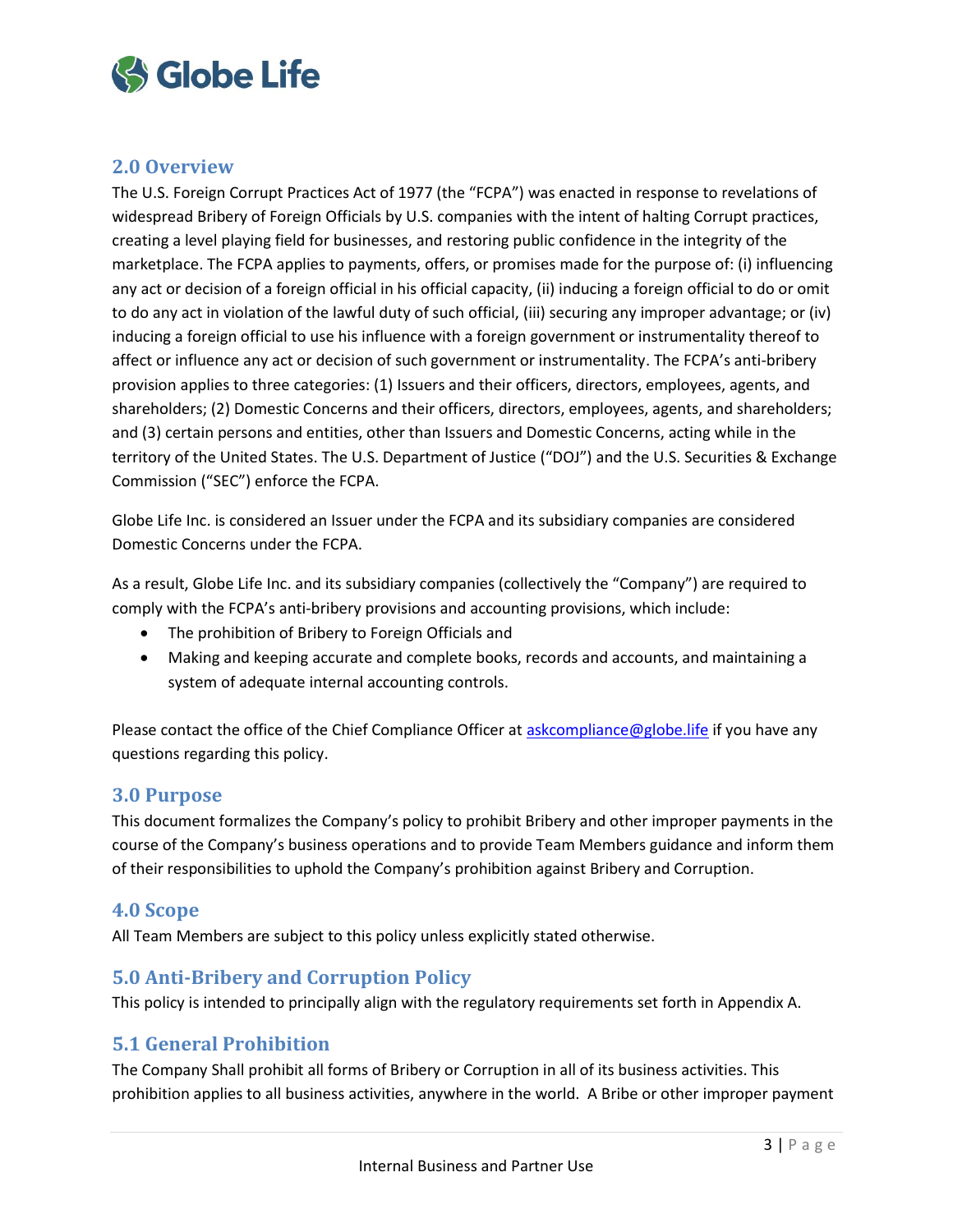

to secure a business advantage is never acceptable and can expose individuals and the Company to possible criminal prosecution, reputational harm and/or other serious consequences.

Improper payments prohibited by this policy include but are not limited to receiving or giving Bribes, Kickbacks, excessive Gifts or entertainment, or any other payment made or offered to obtain an undue business advantage. These payments Should not be confused with reasonable and limited expenditures for Gifts, business entertainment and other legitimate activities directly related to the conduct of the Company's business. Please refer to Section 4.13.3 Acceptance of Gifts in the Globe Life Employee Handbook and the Globe Life Inc. Code of Business Conduct and Ethics for further details.

#### <span id="page-3-0"></span>**5.2 Prohibited Payments**

The Company prohibits offering, promising, or giving "anything of value" to a Third Party, Intermediary, Public Official, Foreign Official, any foreign political party or official thereof, or any candidate for foreign political office to gain an improper business advantage in order to influence the foreign official in his or her official capacity, induce the foreign official to do or omit to do an act in violation of his or her lawful duty, or to secure any improper advantage in order to assist in obtaining or retaining business for or with, or directing business to, any person. The FCPA broadly applies to corrupt payments to "any" officer or employee of a foreign government and to those acting on the foreign government's behalf thus covers corrupt payments to low-ranking employees and high-level officials alike. In addition to cash payments, "anything of value" may include:

- Gifts, entertainment or other business promotional activities;
- Covering or reimbursing a Public or Foreign Official's expenses;
- Offers of employment or other benefits to a family member or friend of a Public or Foreign Official;
- Political party and candidate contributions; or
- Charitable donations and sponsorships.
- a) Other less obvious items provided to a Foreign Official can also violate anti-bribery laws. Examples include in-kind contributions, investment opportunities, stock options or positions in joint ventures, and favorable or steered subcontracts. The prohibition applies whether an item would benefit the Public or Foreign Official directly or another person, indirectly such as a family member, friend or business associate to a foreign official.
- b) The FCPA expressly prohibits Corrupt payments made through Third Parties or Intermediaries because it may cover payments made to any person, while knowing that all or a portion of such money or thing of value will be offered, given, or promised, directly or indirectly to a Foreign Official. Common suspected violations associated with Third Parties or Intermediaries include:
	- Excessive commissions to Third Party agents or consultants;
	- Unreasonably large discounts to Third Party distributors;
	- Third Party "consulting agreements" that include only vaguely described services;
	- The Third Party consultant is in a different line of business than that for which it has been engaged;
	- The Third Party is related to or closely associated with the Foreign Official;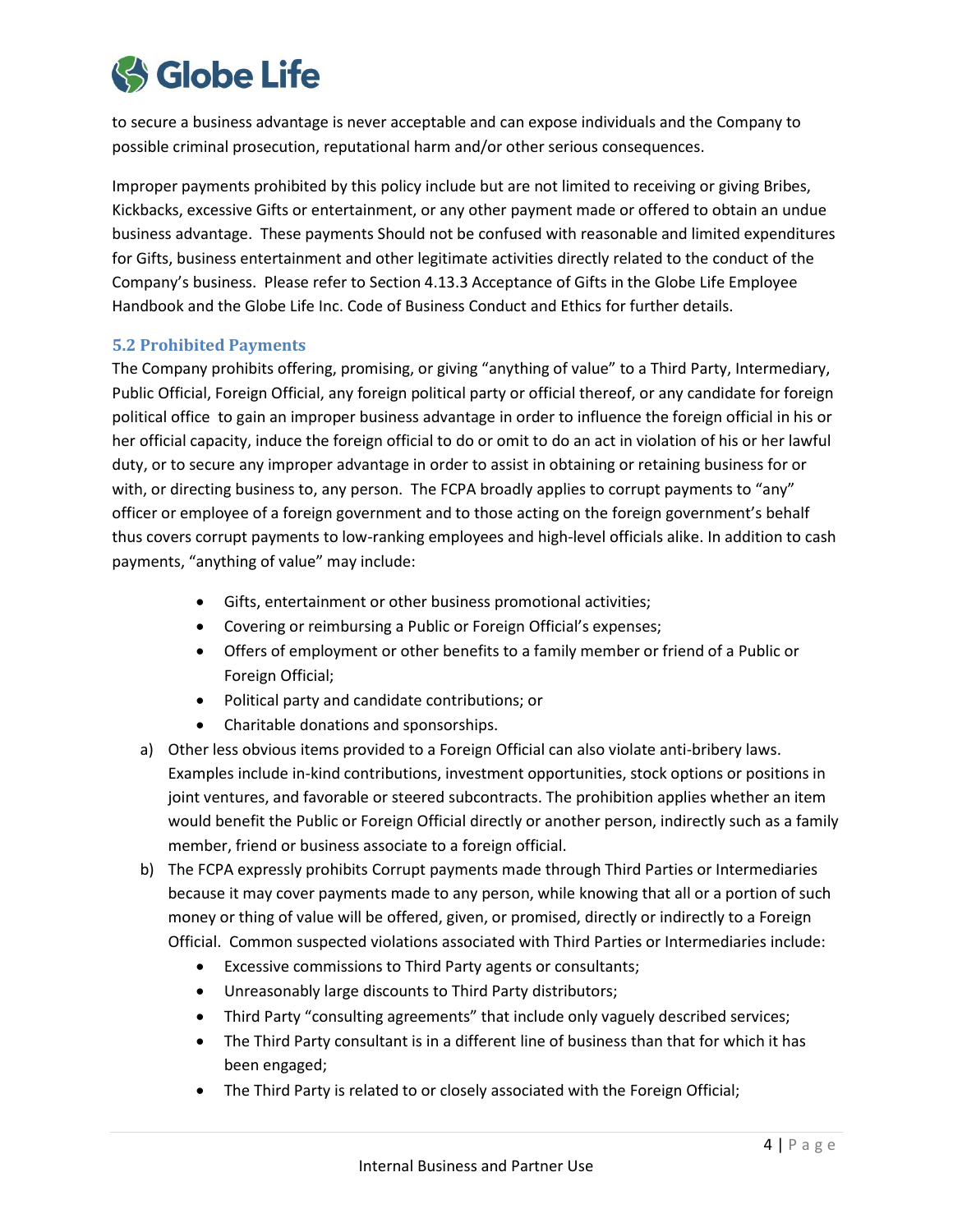

- The Third Party became part of the transaction at the express request or insistence of the Foreign Official;
- The Third Party is merely a shell company incorporated in an offshore jurisdiction; or
- The Third Party requests payment to offshore bank accounts.

#### <span id="page-4-0"></span>**5.3 Responsibilities of Team Members**

- a) The Company or any Team Members can be held liable for improper payments by a Third Party or other Intermediary if there is actual knowledge or reason to know that a Bribe will be paid. Willful ignorance – which includes not making reasonable inquiry when there are suspicious circumstances – is not a defense, regardless whether the Intermediary is itself subject to antibribery laws.
- b) Each Team Member of the Company has a personal responsibility and obligation to conduct the Company's business activities ethically and in compliance with applicable laws, based on the countries where the Company conducts business.
- c) Under federal law, individuals or companies that aid or abet a crime, including an FCPA violation, are as guilty as if they had directly committed the offense themselves. The aiding and abetting statute provides that whoever "commits an offense against the United States or aids, abets, counsels, commands, induces or procures its commission," or "willfully causes an act to be done which if directly performed by him or another would be an offense against the United States," is punishable as a principal.

As a first line of defense, all Team Members have an obligation to:

- Be familiar with applicable aspects of this policy and communicate them to subordinates;
- Ask questions if this policy or action required to take in a particular situation is unclear;
- Properly manage and monitor business activities conducted through Third Parties;
- Be alert to indications or evidence of possible wrongdoing; and
- **•** Promptly report violations or suspected violations t[o askcompliance@Globe.Life.](mailto:askcompliance@Globe.Life)
- d) Procurement personnel Should monitor Third Party business agreements to ensure that the Company is not engaged in any improper payment or business activity.

#### <span id="page-4-1"></span>**5.4 Record-Keeping, Accounting, and Internal Controls**

The Company is required to establish effective accounting controls over all of its business transactions. This Sarbanes-Oxley Act requirement is satisfied by devising and maintaining a system of internal accounting controls detailed below.

- a) The Company Shall make and keep books, records, and accounts that, in reasonable detail, accurately and fairly reflect the Company's transactions and dispositions of the Company's assets. These requirements are implemented through the Company's standard accounting practices and procedures, which include but are not limited to:
	- Compliance with the accounting requirements of Section 802 of Sarbanes-Oxley Act, which prohibits altering, destroying, mutilating, concealing, or falsifying records, documents, or tangible objects with the intent to obstruct, impede, or influence a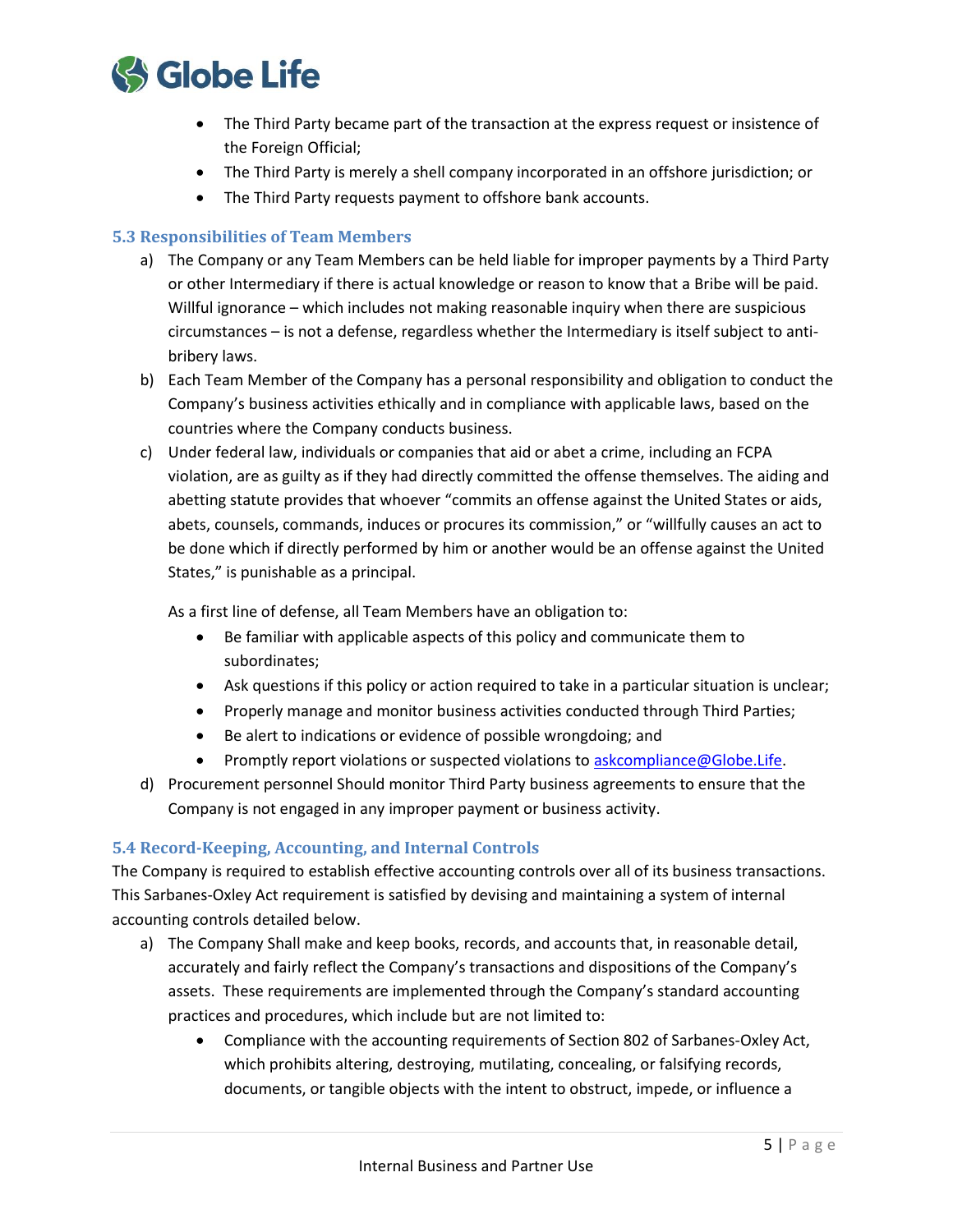

potential or actual federal investigation. This section also prohibits any accountant from knowingly and willfully violating the requirement that all audit or review papers be maintained for a period of five years.

- Exercising special care when transactions may involve payments to Foreign Officials.
- Off-the-books accounts Shall never be used. Requests for false invoices or payment of expenses that are unusual, excessive or inadequately described must be rejected and promptly reported.
- b) The Company Shall maintain a system of internal accounting controls sufficient to assure management's control, authority, and responsibility over the Company's assets, which may include:
	- Preparation of financial statements in conformity with generally accepted accounting principles or any other criteria applicable to such statements, and maintaining accountability for assets;
	- Access to assets is permitted only in accordance with management's general or specific authorization; and
	- Recorded accountability for assets is compared with the existing assets at reasonable intervals and appropriate action is taken with respect to any differences.

## <span id="page-5-0"></span>**6.0 Non-Compliance**

Retaliation in any form against a Team Member who has, in good faith, reported a violation or possible violation of this policy is strictly prohibited. Team Members who violate this policy may be subject to disciplinary action, up to and including dismissal of employment and/or contractual agreement. Violations can also result in prosecution by law enforcement authorities and serious criminal and civil penalties. To seek additional guidance and/or report any concerns, you may contact [askcompliance@Globe.](mailto:askcompliance@torchmarkcorp.com)Life.

# <span id="page-5-1"></span>**7.0 Compliance Oversight**

Compliance with this policy is overseen by:

- Regulatory Compliance through development, governance, and management of the Company's Anti-Bribery and Corruption Program.
- Internal Audit (IA) through audits and compliance testing.
- Human Resources (HR) through ensuring acknowledgment of all job-relevant policies during the hiring, onboarding, and termination (voluntary or involuntary) of all Team Members.
- <span id="page-5-2"></span>Legal – through the rendering of legal advice related hereto.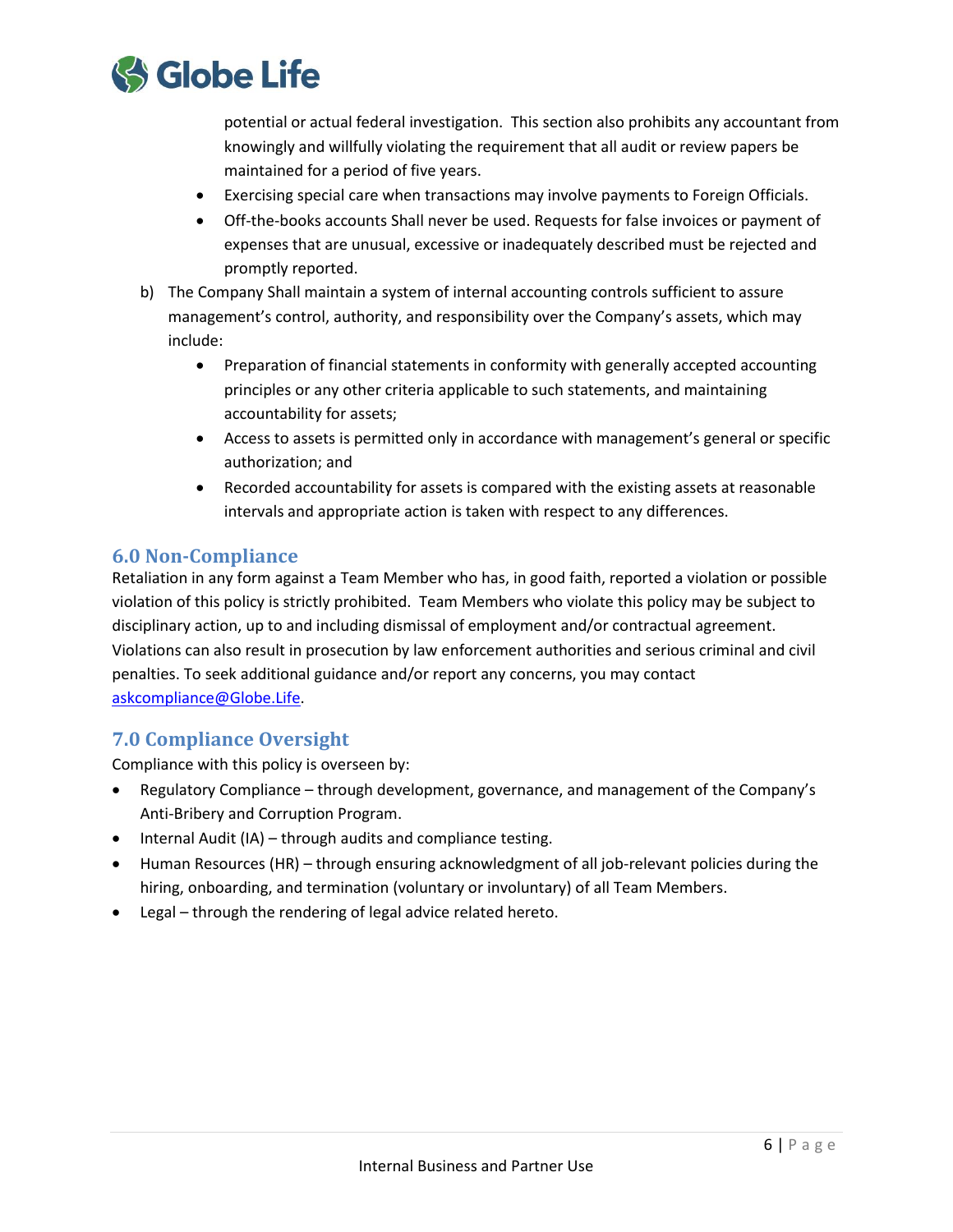

# **8.0 Version History**

| Effective Date: 1/1/2020 - Version 2.0 |          |                     |                     |                                    |  |  |  |
|----------------------------------------|----------|---------------------|---------------------|------------------------------------|--|--|--|
| <b>Version</b>                         | Date     | <b>Authored by:</b> | <b>Reviewed by:</b> | <b>Description of Revisions</b>    |  |  |  |
|                                        |          | Regulatory          | Regulatory          |                                    |  |  |  |
| 1.0                                    | 1/1/2020 | Compliance          | Compliance          | Adopted policy                     |  |  |  |
|                                        |          |                     |                     | Included additional information    |  |  |  |
|                                        |          |                     |                     | regarding FCPA applicability,      |  |  |  |
|                                        |          |                     |                     | improper business advantage,       |  |  |  |
|                                        |          |                     |                     | corrupt payments, aiding and       |  |  |  |
|                                        |          |                     |                     | abetting, and willful              |  |  |  |
|                                        |          |                     |                     | acts; consolidated the team        |  |  |  |
|                                        |          |                     |                     | member responsibilities into the   |  |  |  |
|                                        |          |                     |                     | section titled, Team Member        |  |  |  |
|                                        |          |                     |                     | Responsibilities; changed the word |  |  |  |
|                                        |          |                     |                     | from should to shall regarding     |  |  |  |
|                                        |          |                     |                     | keeping off-the-books accounts,    |  |  |  |
|                                        |          |                     |                     | updated the New Zealand            |  |  |  |
|                                        |          | Regulatory          | Regulatory          | Regulatory requirement to the New  |  |  |  |
| 2.0                                    | 5/6/2022 | Compliance          | Compliance          | Zealand Crimes Act of 1961         |  |  |  |